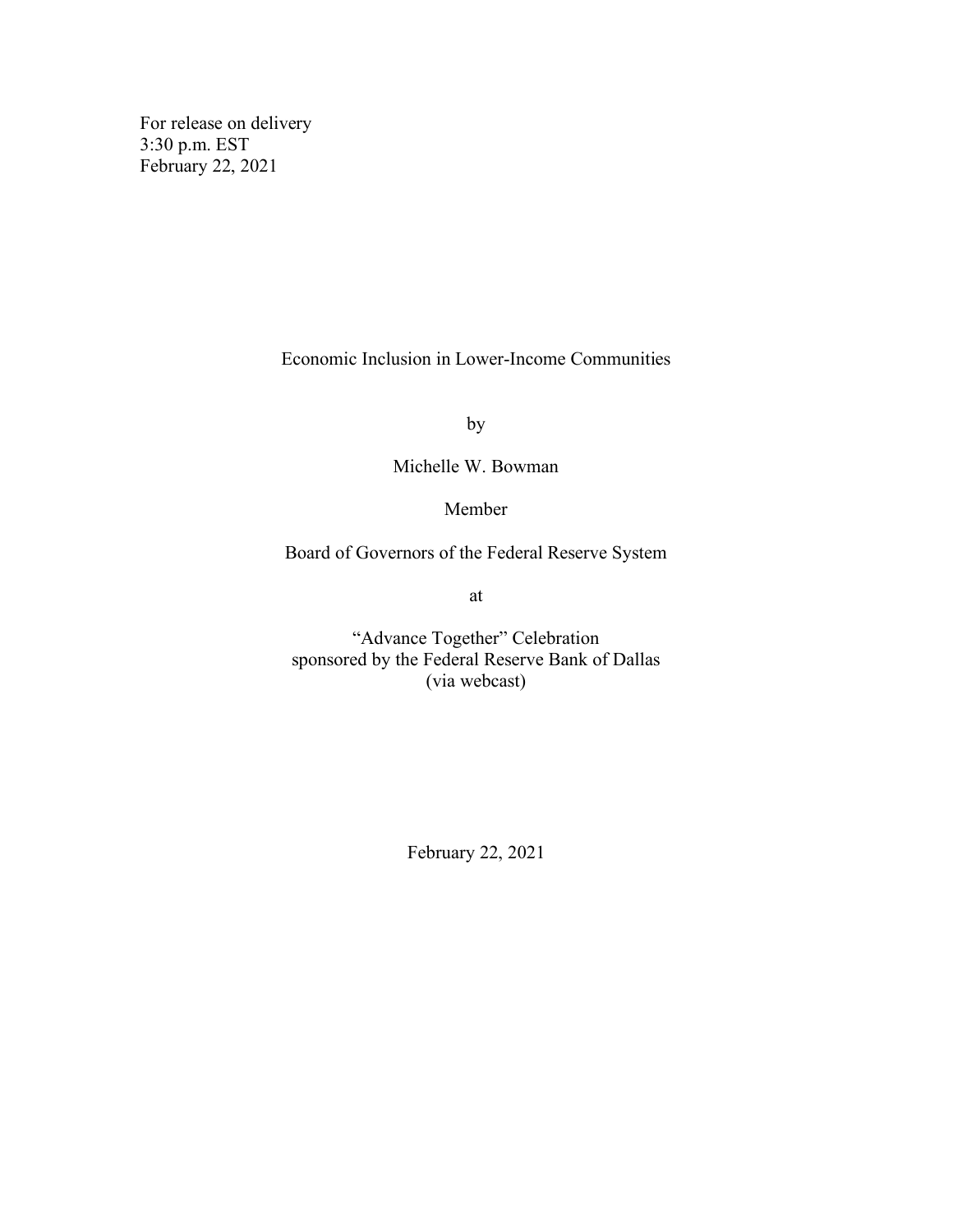Thank you, President Kaplan, our Advance Together partners, and everyone here for joining us today. I am honored to participate in this event and welcome the awardees of this important initiative to celebrate your success. Today marks a significant milestone in this effort to improve economic opportunity for residents of 25 counties across the great state of Texas. The Federal Reserve Bank of Dallas created Advance Together as a way to promote initiatives in Texas that reduce inequities in education and workforce development, and these Implementation Awards recognize outstanding examples of furthering those goals.

## **The Importance of Education and Workforce Development Initiatives**

At the Federal Reserve, our community development mission is to promote economic growth and financial stability across the country, particularly in vulnerable communities. The ability to access quality education and training to build workforce skills is critical for low-income workers seeking greater opportunity for themselves and their families. Likewise, reducing the disparities in labor market opportunities among individuals in our society helps to support broader economic growth and financial stability.

These issues have taken on even greater importance over the past year. The COVID-19 pandemic has upended our personal and professional lives and continues to cause economic hardship for many Americans. While the economy has recovered substantially from the effects of the pandemic, it is concerning to see signs that the improvements have been uneven, with some households continuing to struggle with unemployment and facing financial difficulty.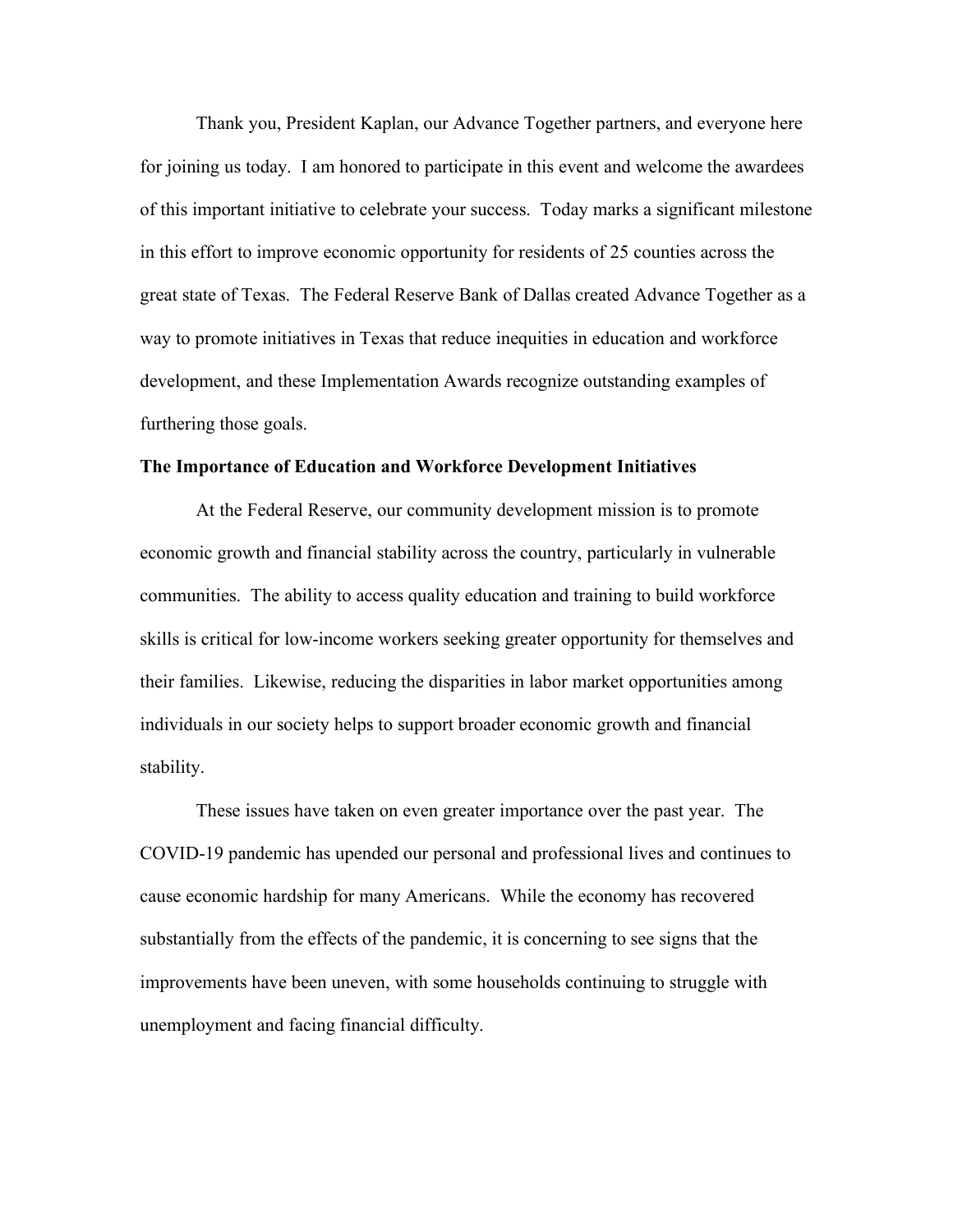Information from the Federal Reserve Board's Survey of Household Economics and Decisionmaking, or SHED, provides evidence of these disparities.<sup>[1](#page-2-0)</sup> In the July 2020 responses to the SHED, many households reported major employment disruptions due to COVID-19, including layoffs, reductions of hours, or unpaid leave. By mid-summer, many of the affected individuals had returned to work, and many were receiving unemployment insurance benefits and other financial assistance. Even so, unemployment remained very high in July, and 23 percent of SHED respondents said they were either "just getting by" or "finding it difficult to get by." Not surprisingly, those experiencing employment disruptions disproportionately reported that they were likely to have difficulty paying their bills.

The survey showed that employment disruptions and financial challenges disproportionately affected people of color and low-income families. And, unlike during previous recessions, a larger share of working women than men were laid off from their jobs. [2](#page-2-1)

For many families, the pandemic exacerbated existing financial challenges. Economic mobility is largely driven by family financial stability and geographic resources such as transportation, quality education, and broadband access. The Fed's research and its ongoing work in community development show that there is no quick fix for the disparities in household financial stability. And no single organization or government agency can solve these complex problems alone.

<span id="page-2-0"></span><sup>1</sup> See Board of Governors of the Federal Reserve System (2020), *Update on the Economic Well-Being of U.S. Households: July 2020 Results* (Washington: Board of Governors, September), [https://www.federalreserve.gov/publications/files/2019-report-economic-well-being-us-households-update-](https://www.federalreserve.gov/publications/files/2019-report-economic-well-being-us-households-update-202009.pdf)

<span id="page-2-1"></span><sup>&</sup>lt;sup>2</sup> See Board of Governors, *Update on the Economic Well-Being*, in note 1.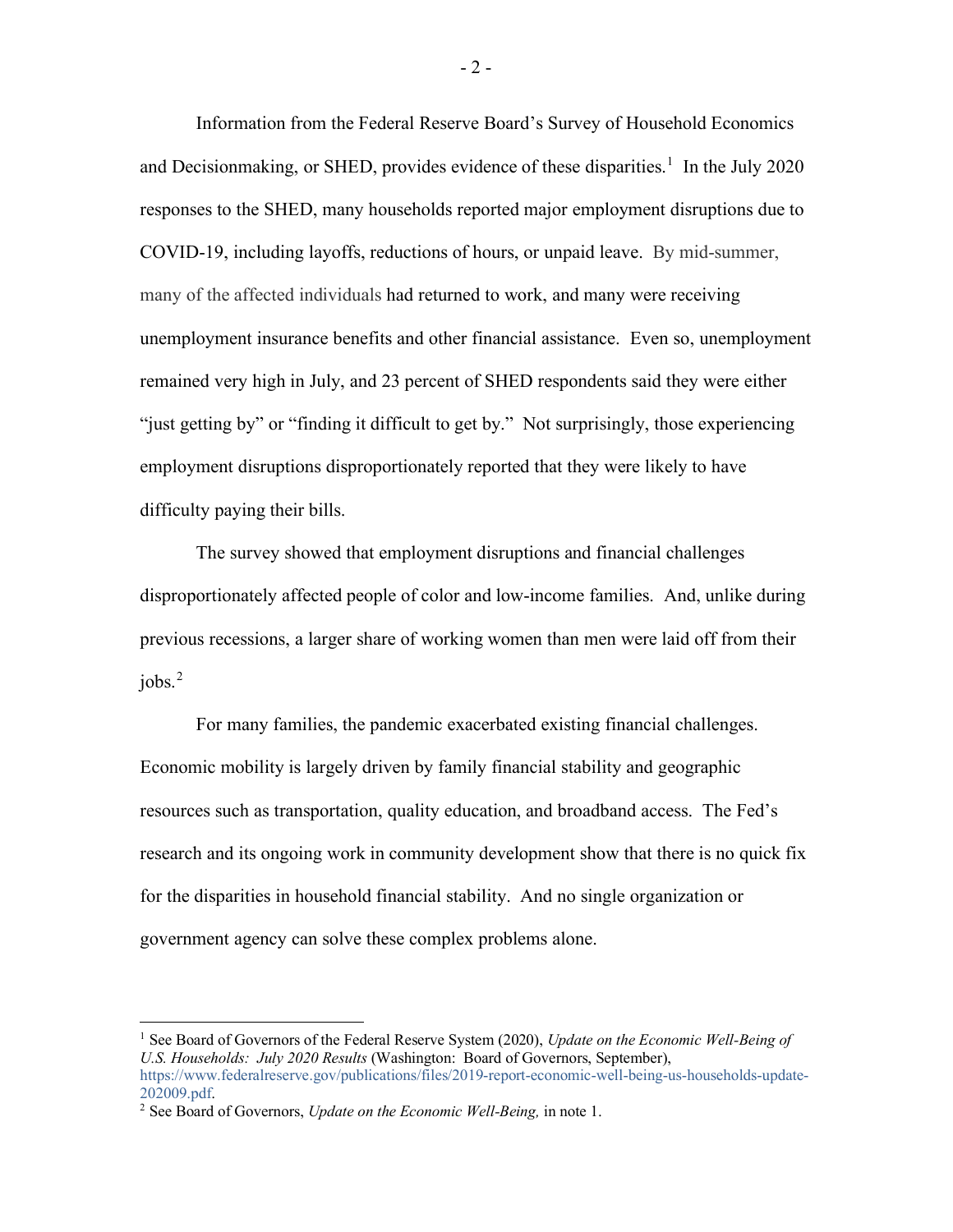## **The Importance of Collaborative Efforts**

This brings me to the importance of collaboration to address multidimensional community issues. While affordable housing and quality jobs are two very visible needs for low-income households, meeting these needs requires strategies that stretch across the fabric of the whole community, including childcare, education and training, transportation, and a safe and healthy environment. Collaboration between individuals and organizations of different talents and strengths can help find the kind of holistic solutions needed to bring greater opportunity to those at risk of being left behind in the recovery.

Today, we are here to celebrate Advance Together, one such effort to foster economic inclusion through innovative and collaborative programs. In 2020, the Federal Reserve completed a review of "place based" community development initiatives, those focused on a single community or area, across its 12 districts. While the place-based initiatives varied in purpose, scope, and approach from community to community, the very best of those local collaborations are reflected in Advance Together's winning proposals. Most notably, each of these community-driven initiatives uses evidence-based research, fosters public–private partnerships, and promotes a collective vision for success.

The four winners that we are honoring today are the Educate Midland and Education Partnership of the Permian Basin; the Big Country Manufacturing Alliance, based in Abilene; the Family Pathways 2-Gen Coalition in Austin; and the Deep East Texas College and Career Alliance.

- 3 -